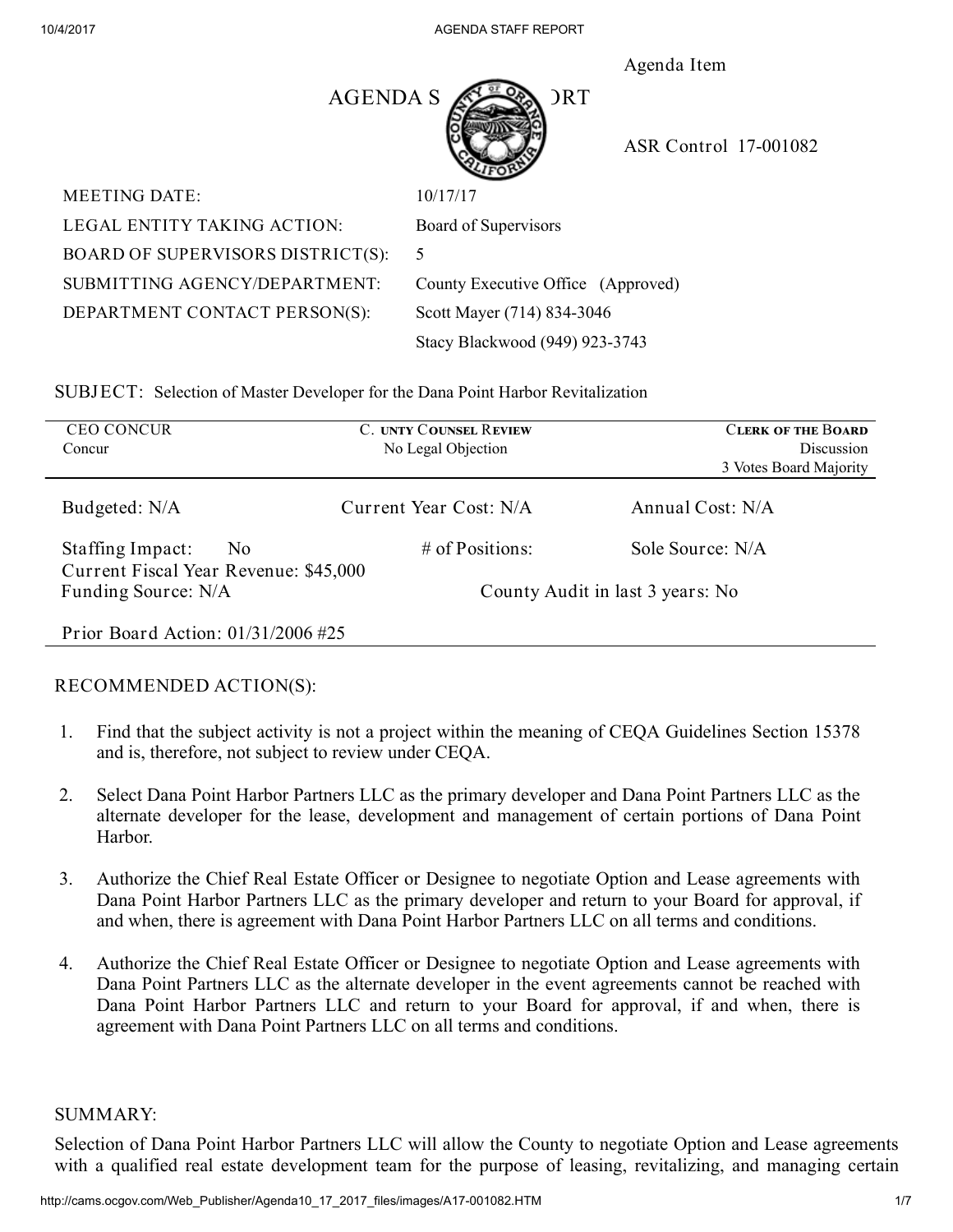#### 10/4/2017 **AGENUA STAFF REPORT**

portions of Dana Point Harbor for the long-term use and enjoyment of the public.

### BACKGROUND INFORMATION:

Dana Point Harbor (DPH) is a marine oriented facility located in the City of Dana Point (City). DPH is owned by the County of Orange (County) in trust for the public as a small boat marina pursuant to a State Tidelands Grant (Tidelands Grant). DPH was created in 1968 from a natural cove along the shoreline as a small boat marina. In 1971, in cooperation with the Army Corps of Engineers, DPH's basic infrastructure and public facilities were constructed.

The DPH facilities were built mostly from 1971 through 1975, and over the past 45 years plus, much of DPH's infrastructure has deteriorated and requires modernization and/or replacement. Recognizing the need to revitalize DPH, the Board of Supervisors (Board) in 1997 created the Dana Point Harbor Revitalization Task Force to assist with the development of a comprehensive plan for DPH's future. The DPH Revitalization Plan was developed through extensive community outreach efforts, public hearings, agency reviews, and entitlement approvals. On January 31, 2006, the Board adopted Resolution No. 06-014 approving the DPH Revitalization Plan with its proposed improvements through a two-phased approach.

With various approvals in place to implement the DPH Revitalization Plan, CEO/Real Estate and OC Parks, embarked on a two-step solicitation process to select a real estate development team to revitalize, operate, and manage certain portions of DPH for the long-term use and enjoyment of the public pursuant to a master lease with the County. The first step was the release of a Request for Qualifications (RFQ) followed by step-two, the release of a Request for Proposals (RFP) to the pre-qualified proposers. The process contemplates the successful proposer entering into an option agreement and master lease with the County to manage DPH and the revitalization process. Currently, a master lessee would be required to complete the revitalization in compliance with the DPH Revitalization Plan and the City's LCP. Any changes to these would require further Board approval, in addition to approvals by the California Coastal Commission (CCC) and the City.

On March 16, 2016, the RFQ seeking Statements of Qualifications (SOQ) from real estate development teams was released. On June 20, 2016, the County received three SOQs in response to the RFQ. A five-member evaluation committee comprised of public and private sector subject matter experts in areas including real estate development, finance, marina/coastal facility operations/management, and local government reviewed and rated the SOQs. Based on the criteria set forth in the RFQ and the information provided in the SOQs and during the interviews with each proposer, the panel recommended that each proposer receive the RFP.

On October 19, 2016, the RFP was released to the pre-qualified proposers. On May 4, 2017, the County received two proposals in response to the RFP. A five-member evaluation committee comprised of public and private sector subject matter experts in areas including real estate development, finance, marina/coastal facility operations/management, and local government reviewed and rated the proposals and participated in the interview process. Proposers were asked to provide supplemental information related to the proposed development team, development program and entitlements, financial capability, financial offer, and management structure. The evaluation committee carefully considered the information provided by each proposer, including the responses provided during the interviews conducted with each proposer. Based upon the evaluation and selection criteria set forth in the RFP, the evaluation committee ranked the proposers as follows:

| Proposers                                 | Subtotal<br>Written | Subtotal<br>Oral | <b>Total Score</b><br>(Out of 7500 Points) | Rank |
|-------------------------------------------|---------------------|------------------|--------------------------------------------|------|
| Dana Point Harbor Partners,<br>LLC (DPHP) | 4320                | 2360             | 6680                                       |      |
|                                           |                     |                  |                                            |      |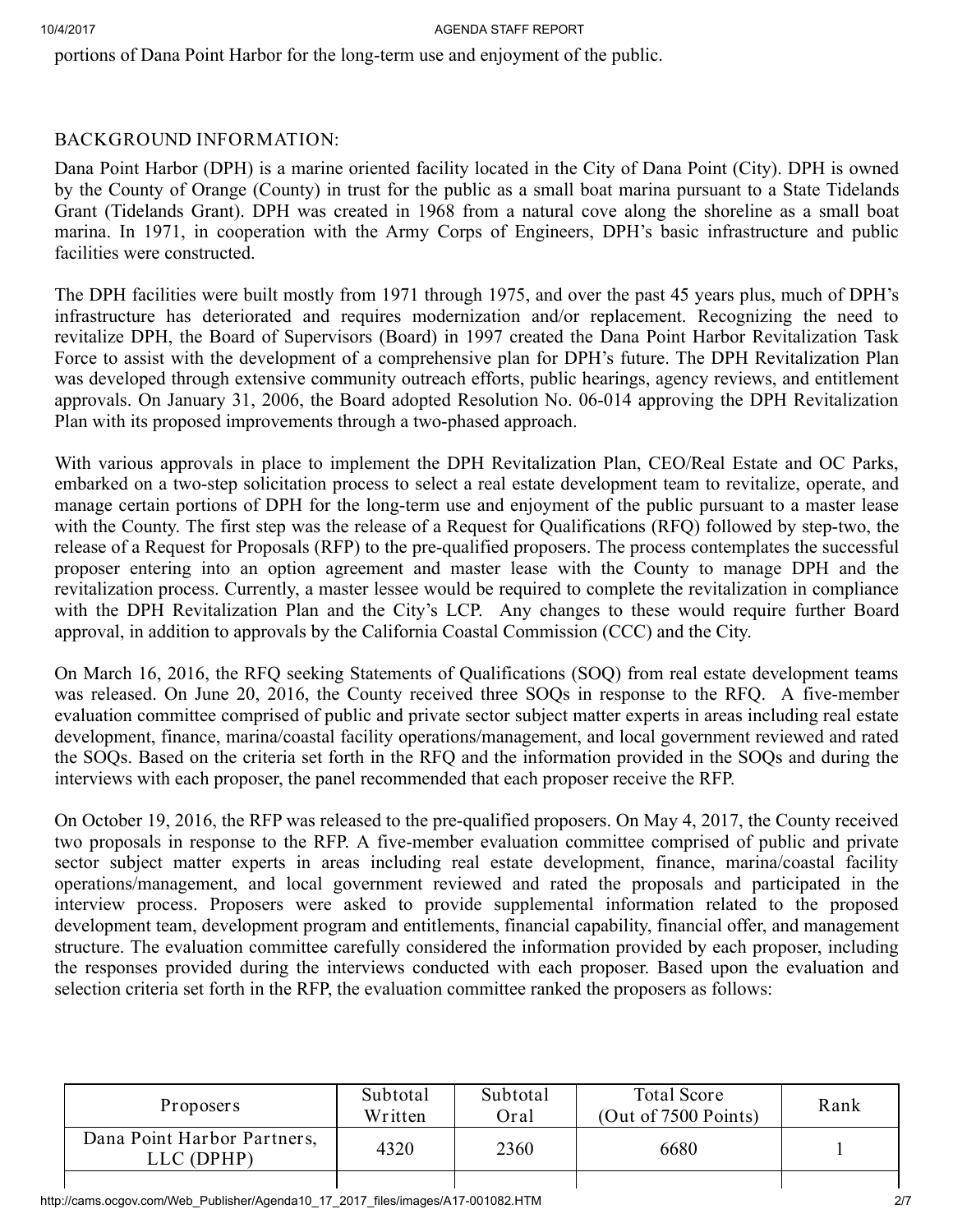| 10/4/2017                        | AGENDA STAFF REPORT |      |      |  |
|----------------------------------|---------------------|------|------|--|
| Dana Point Partners, LLC<br>ם מר | 4010                | 1970 | 5980 |  |

## Experience of Proposers:

The DPHP team consists of three co-managing members: Burnham Ward Properties (Commercial Core), Bellwether Financial Group (Wet and Dry Marina), and R.D. Olson Development (Hotel). While there will be one master lease between the County and DPHP, each co-managing member will be responsible for their respective product type, but will work in collaboration with the other co-managing members. DPHP has extensive experience developing and operating retail, marina, and hotel properties along the coast. They are experienced with large-scale and complex ground-up developments and the refurbishment of existing projects. DPHP has the represented internal capacity to fund the Project without using institutional equity sources and the ability to secure construction financing for all project components from one lender. Notable relevant project experience includes the South Coast Collection and the OC Mix, Long Beach Exchange, the Pasea Hotel (Huntington Beach), the Lido House Hotel (Newport Beach), Anchorage 47 (Marina Del Rey), and Alamitos Bay Marina (Long Beach).

The DPP team consists of DJM Capital Partners (Commercial Core), Pacific Marina Development (Wet and Dry Marina), and Pacifica Hotels (Hotel). DPP has extensive experience in the development, operation, and construction of retail, restaurant, marinas, hotels, and parking garages. They have worked on numerous complex, mixed-use coastal projects, which involve complicated coastal permitting processes. DPP is capitalized with a represented combination of managing member private equity and private market funds. Notable relevant project experience includes Pacific City (Huntington Beach), Lido Marina Village (Newport Beach), Bella Terra (Huntington Beach), Marina Del Rey Marina Hotel, Jamaica Bay Inn (Marina Del Rey), and The Wayfarer (Santa Barbara).

#### Proposed Development Programs:

DPHP's development program proposes the following: Commercial Retail Component – 116,727 Rentable SF (approximately) o Restaurant and Outdoor Dining– 77,178 SF

- o Retail and Market Hall/Food Court 31,949 SF
- o Marine Related Retail 2,000 SF
- 
- $\circ$  Office 5,600 SF
- o Surfing Museum 9,000 SF
- Marina/Dry Boat Storage Component
	- o Marina Slips 2,296
	- o Dry Stack Boat Storage Facility 388 spaces
	- o Valet boater slips (Located between the Commercial Core and Hotel)
- Hotel Component
	- o Boutique Hotel- 130 rooms
	- o Affordable Hotel 136 rooms
- Proposed & Existing Commercial Core and Hotel Parking 4,880
	- $\circ$  Existing Parking to Remain 2,377 spaces
	- $\circ$  Proposed Parking 2,503 spaces

# Schedule (approximate and subject to change based on timing of option term and lease approval)

- o Start Date: January 2018
- o Entitlements: January 2018 July 2019
- o Construction: December 2018 December 2025

## DPP's development program proposes the following:

Commercial Retail Component – 119,531 Rentable SF (approximately)

o Restaurant - 55,015 SF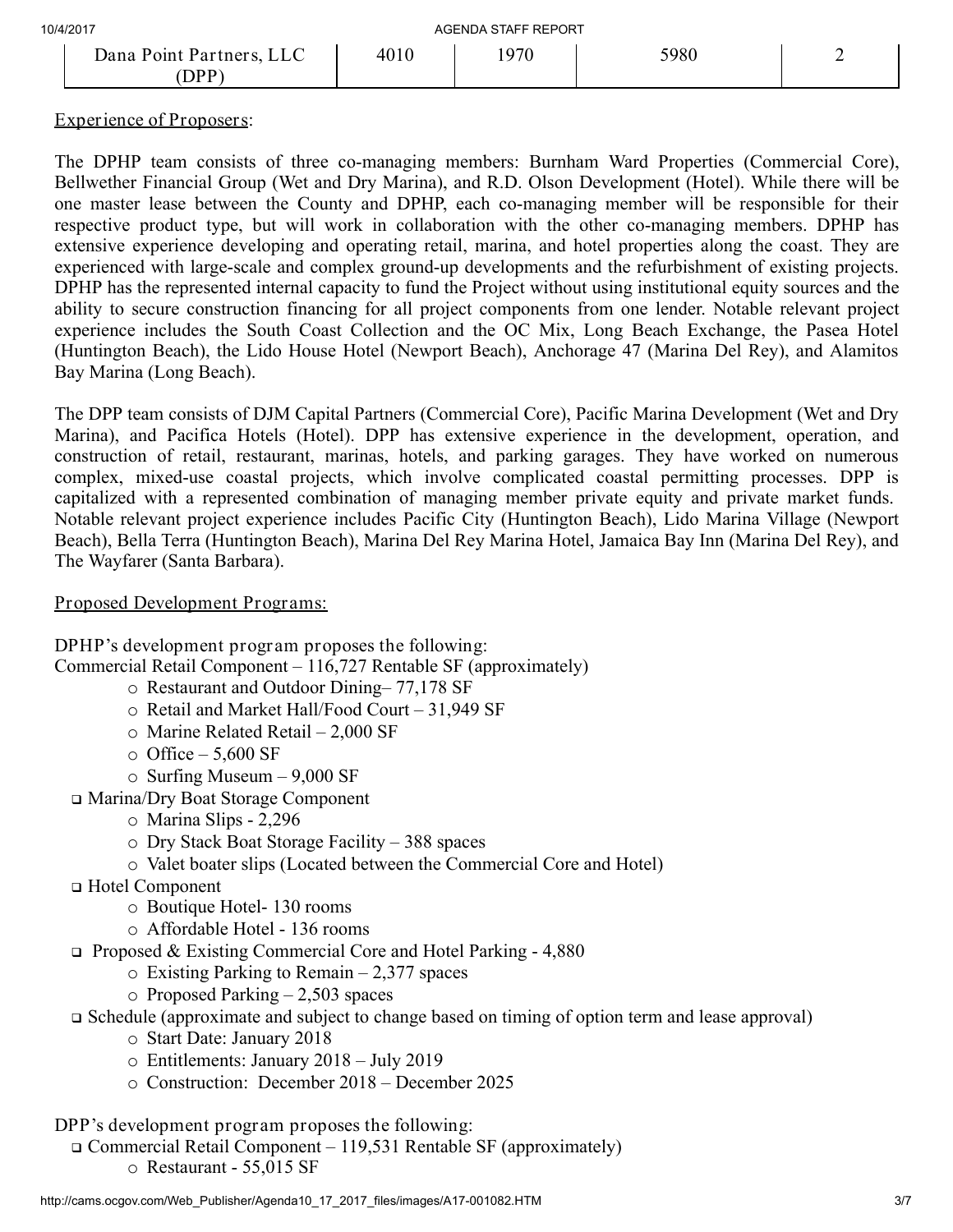- o Retail 11,949 SF
- o Food Hall 22,567 SF
- o Office 30,000
- o Patio 14,000 SF

Marina/Dry Boat Storage Component

- o Marina Slips -2,316
- o Dry Dock Stack 400 spaces

Hotel Component

o Boutique hotel – 200 rooms

□ Proposed Parking Options

- o Parking Garage Self Park for Retail, Office, Dining, Boat Charter, and Visitors
- o Surface Parking Areas Wet Slip Boater Parking, Boat Launch Parking, and Dry Boat Storage
- o Valet Parking and Stacked Parking for Marina Visitors and Hotel Guests
- Schedule (approximate and subject to change based on timing of option term and lease approval)
	- o Start Date: May 2018
	- o Entitlements: May 2018 February 2020
	- o Construction: December 2019 April 2023

Both DPHP and DPP have similar development programs with the exception of the hotel component. The DPH Revitalization Plan allows for the future renovation or replacement of the existing lower-cost Marina Inn with a new lower-cost facility. Per the approved Local Coastal Program (LCP), if demolition of the existing Marina Inn is proposed, all demolished units shall be replaced with units that are of equal or lower-cost than the existing lower-cost units to be demolished.

DPHP is proposing to construct two hotels, a 136-room affordable hotel and a 130-room boutique hotel. The 136-room affordable hotel would replace all the lower-cost units lost when the existing Marina Inn is demolished. DPP proposes to construct a boutique hotel with some affordable lodging units or shared economy guest rooms; however, the proposal does not replace all lower-cost units.

Both hotel projects will require further CEQA analysis, an amendment to the LCP, which requires approval by the City and certification by the CCC, and a Coastal Development Permit from the City.

## Proposed Deal Structures:

Option Term and Agreement

DPHP has agreed to the County-proposed 90-day option term with one 30-day option term extension and to exercise the option and execute one master lease as one integrated team/tenant for the entirety of the project.

DPP has proposed to extend the option term for up to four years and to exercise the option by individual team members for the commercial, hotel, waterside, and dry boat storage components of their project as and when the individual team member is prepared to execute a lease specific to that individual component. The longer option term will require the County to continue to operate and be financially responsible for the Harbor and also extends the timing of the developer's decision to proceed with an individual project component or to walk away from the project component project any time during the four-year term. This also contemplates separate leases for the individual components. Under this proposal, the County may not have a developer for all or portions of the project and be compelled to re-start the revitalization process in whole or in part.

## Lease

DPHP has agreed to the County-proposed single master lease structure for all project components and for all team members to constitute and be owners of the tenant entity. This proposed lease structure allows for financial cross-collateralization across all project areas and components by all DPHP team members. One master lease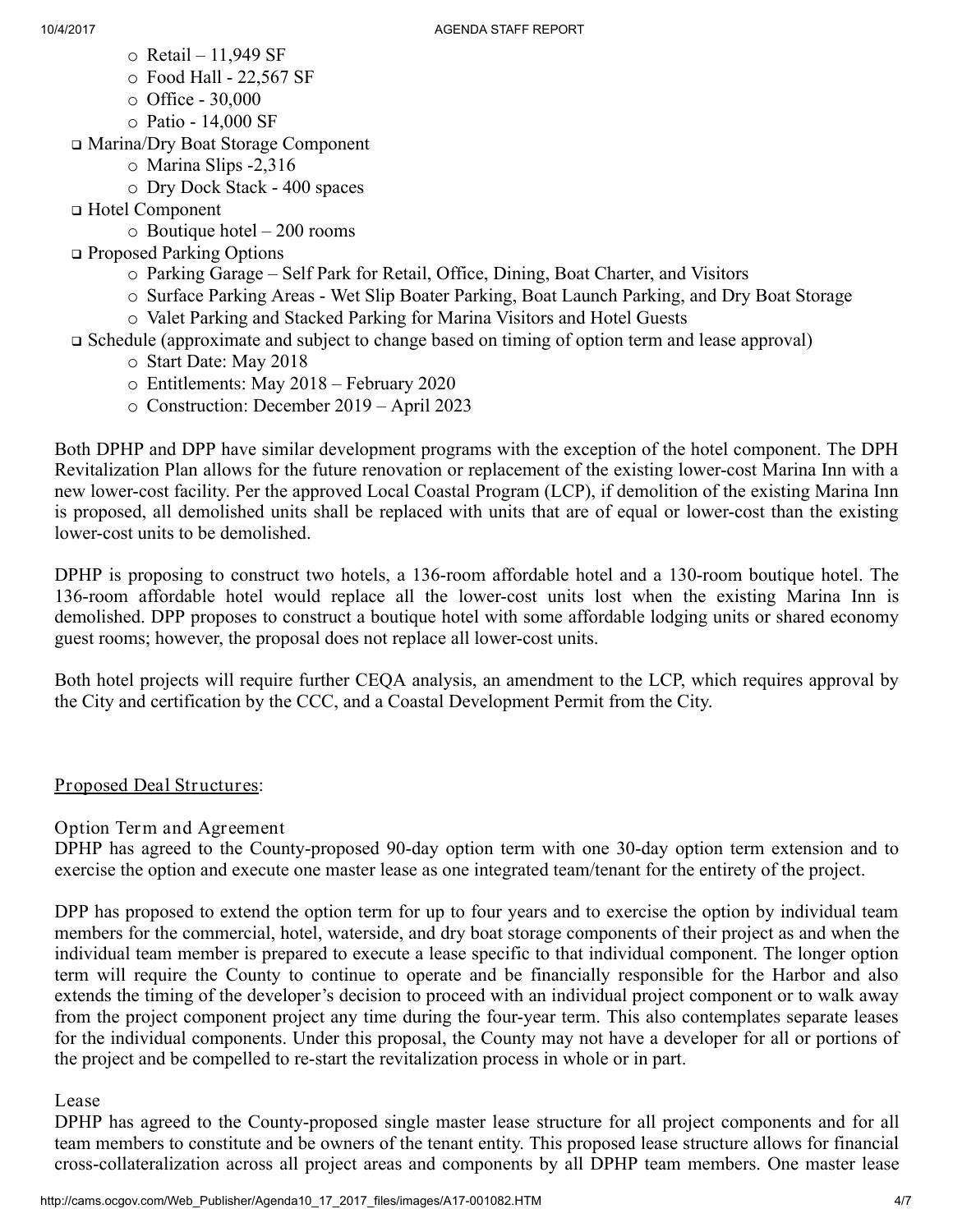#### 10/4/2017 AGENDA STAFF REPORT

also allows for consistency and coordinated integration of design, construction, and management of DPHP's project over the term of the lease.

DPP has proposed separate leases for each project component (i.e., commercial core, hotel, waterside, and, possibly, dry boat storage), which are not financially cross-defaulted. Specifically, having separate leases for each project component and with individual team members will result in greater administrative costs for the County due to the additional time that will be required to negotiate and manage three (or four) separate leases. This structure will expose the County to the risk of team members defaulting on leases for the more difficult and potentially less profitable components of the project, while allowing other team members to retain and continue to lease the more profitable components. Separate leases with different tenants may result in inconsistent and a lack of integrated design, construction, and management of the project over the terms of the various leases.

## Requested County Subsidy:

DPHP is requesting a subsidy of up to \$20,000,000 from the Harbor reserve in Fund 108 to construct the commercial core parking structure (two or three levels) and the hotel podium parking structure. DPHP also proposes that during the lease term the County retain responsibility for the maintenance, replacement, and repairs to the sea wall and regular dredging of the marina within the leased premises. This request will be part of the lease negotiation process and the final master lease that will be brought back for consideration by the County will have a final negotiated subsidy in it.

DPP is requesting a subsidy of up to \$45,000,000 from the Harbor reserve in Fund 108 for the following:

- Parking Garages (Two, built in sequential phases) \$24,000,000
- Circulation Improvements (Three entrances) \$5,000,000
- Department of Boating and Waterways Grant -\$200,000
- Sport Fishing Docks Renovation \$1,000,000
- Vintage Marina & West Basin Operating Agreement Buy-Outs \$2,000,000
- Tenant Lease Terminations \$1,000,000
- Infrastructure Improvements \$10,000,000

DPP also proposes that the County retain ongoing responsibility for maintenance and repair of the sea wall, public streets, bridge, and other unforeseen infrastructure and regular dredging of the marina within the leased premises. This request will be part of the lease negotiation process and the final master lease that is brought back for consideration by the County will have a final negotiated subsidy in it.

## Proposed Financial Offers:

Pursuant to the Tidelands Grant, all revenues generated within DPH are required to be used within the Harbor for its maintenance and operation and may not be diverted to other County non-Harbor uses.

DPHP has estimated that rent payments to the County (Fund 108) over the initial 10 lease years will be \$47,130,352 and over the initial 20 lease years will be \$117,190,251. DPP has estimated that rent payments to the County (Fund 108) over the initial 10 lease years will be \$70,574,294 and over the initial 20 lease years will be \$175,629,386. These estimated amounts do not take into account other factors, including the effect of the requested County financial subsidies, the length of the option terms, the lease structures, and the payment of guaranteed rent versus percentage rent.

Refer to Attachment B for a detailed description of each proposer's proposed financial terms.

## Recommendation:

The evaluation committee concluded that both teams were highly qualified and experienced, but found that DPHP's team and proposal would be more likely to ensure the timely commencement and completion of the project's development and generate consistent revenue to the County to provide funds for both ongoing County operations within the DPH and growth of reserve funds for future capital renovation and improvement. CEO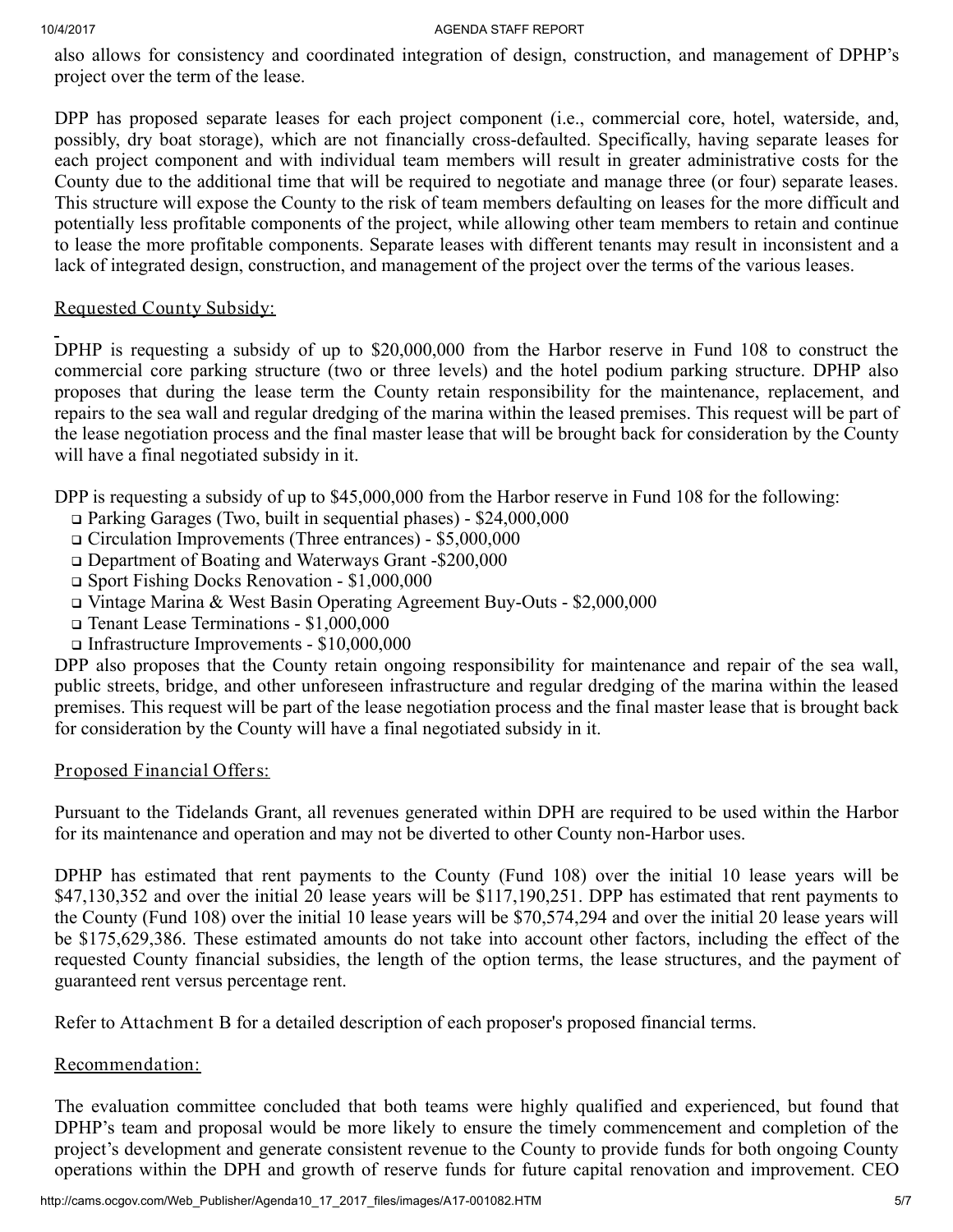Real Estate concurs with the evaluation committee's recommendation. As such, DPHP is recommended as the primary and DPP as the alternate for the lease and development of portions of DPH. Upon completion of negotiations and agreement on all terms and conditions with DPHP, staff will submit the option and lease agreements to your Board for approval.

### CEQA Compliance:

This action is not a project within the meaning of CEQA Guidelines Section 15378 and is therefore not subject to CEQA since it does not have the potential for resulting in either a direct physical change in the environment or a reasonably foreseeable indirect physical change in the environment. The approval of this agenda item does not commit the County to a definite course of action in regard to a project, since it is merely a selection of a developer. The action authorized herein may lead to the negotiation of an agreement. This proposed activity is therefore not subject to CEQA. Any future action connected to this approval that constitutes a project will be reviewed for compliance with CEQA.

## FINANCIAL IMPACT:

| <b>OPTION TERM PAYMENT TO COUNTY (FUND 108)</b><br><b>FISCAL YEAR 2017-2018</b> |          |
|---------------------------------------------------------------------------------|----------|
| 90-Day Option Payment                                                           | \$30,000 |
| 30-Day Option Extension Payment                                                 | \$15,000 |

| PROJECTED PAYMENTS<br>FROM DPHP TO COUNTY (FUND 108) |               |
|------------------------------------------------------|---------------|
| Fiscal Years 2018/19 - 2027/28: Lease Years 1-10     | \$47,130,352  |
| Fiscal Years 2028/29 - 2037/38: Lease Years 11-20    | \$117,190,251 |
| Fiscal Years 2038/39 - 2047/48: Lease Years 21-30    | \$211,344,896 |
| Fiscal Years 2048/49 - 2057/58: Lease Years 31-40    | \$337,880,866 |
| Fiscal Years 2058/59 - 2067/68: Lease Years 41-50    | \$507,934,628 |

It is anticipated that the negotiated lease rent payment to the County will provide sufficient funds for both ongoing County operations at DPH, including among other things the harbor patrol and the sailing and events center, and growth of the reserve funds for future capital improvement of the non-leased areas of DPH.

# SUBSIDY REQUEST FROM COUNTY (FUND 108)

As stated above, both teams have requested subsidies from the County, the final amount of which will be the subject of the lease negotiations.

STAFFING IMPACT:

N/A